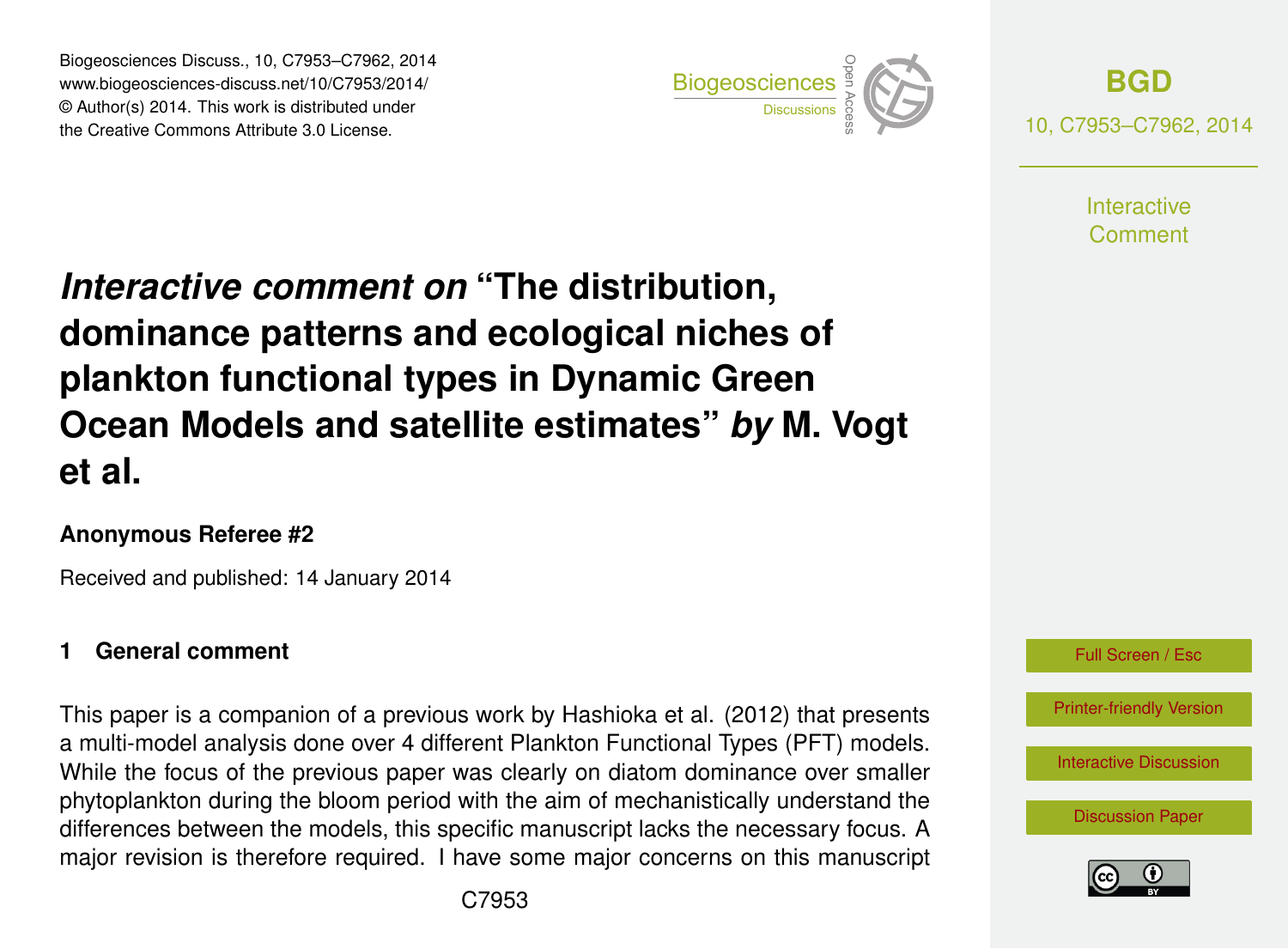that needs to be addressed before publication may take place:

- 1. The aims of the work are not clearly expresses and I actually have problems in understanding what the intentions of the authors are. The title tells one story, which everybody would find appealing because ecological niches are still an evanescent theoretical concept in the global ocean. However the content is more a generic overview of the model behaviours (and I include satellite estimates among models here) without any critical assessment or attempt to compare with independent observations of phytoplankton dominance. The reader is left with a sense of discomfort, such as all models are equally inadequate but they are all good. There is indeed an interesting discussion at the end that I found very well done, but it is not sufficient to take away my concerns.
- 2. There is also a kind of confusion on the target temporal scale of the study and the dominance concept. In the introduction and in Sec. 3.3 one gets the impression that the seasonal cycle is the target, however the remainder of the paper and the more quantitative analysis is performed on the annual means. I believe that the definition of dominance at the seasonal and annual scales must be different and that the same methodology of Sec 2.6 cannot be applied indifferently for both periods. Annual dominance should consider the relative occurrences of monthly dominance, that would probably lead to a much larger presence of coexistence, as I would expect the stratified periods to be more dominated by smaller phytoplankton. If annual biomass is used as indicator of dominance, the seasonal succession is lost because phytoplankton concentrations during stratified periods are small. If this was somehow taken into account in the analysis, it must be better explained.
- 3. the use of the GAM technique is interesting but kind of germinal in this paper. It is not clear if it was used to identify the environmental factors that determine the dominance of one PFT over another or as an assessment technique to compare

10, C7953–C7962, 2014

Interactive Comment

Full Screen / Esc

[Printer-friendly Version](http://www.biogeosciences-discuss.net/10/C7953/2014/bgd-10-C7953-2014-print.pdf)

[Interactive Discussion](http://www.biogeosciences-discuss.net/10/17193/2013/bgd-10-17193-2013-discussion.html)

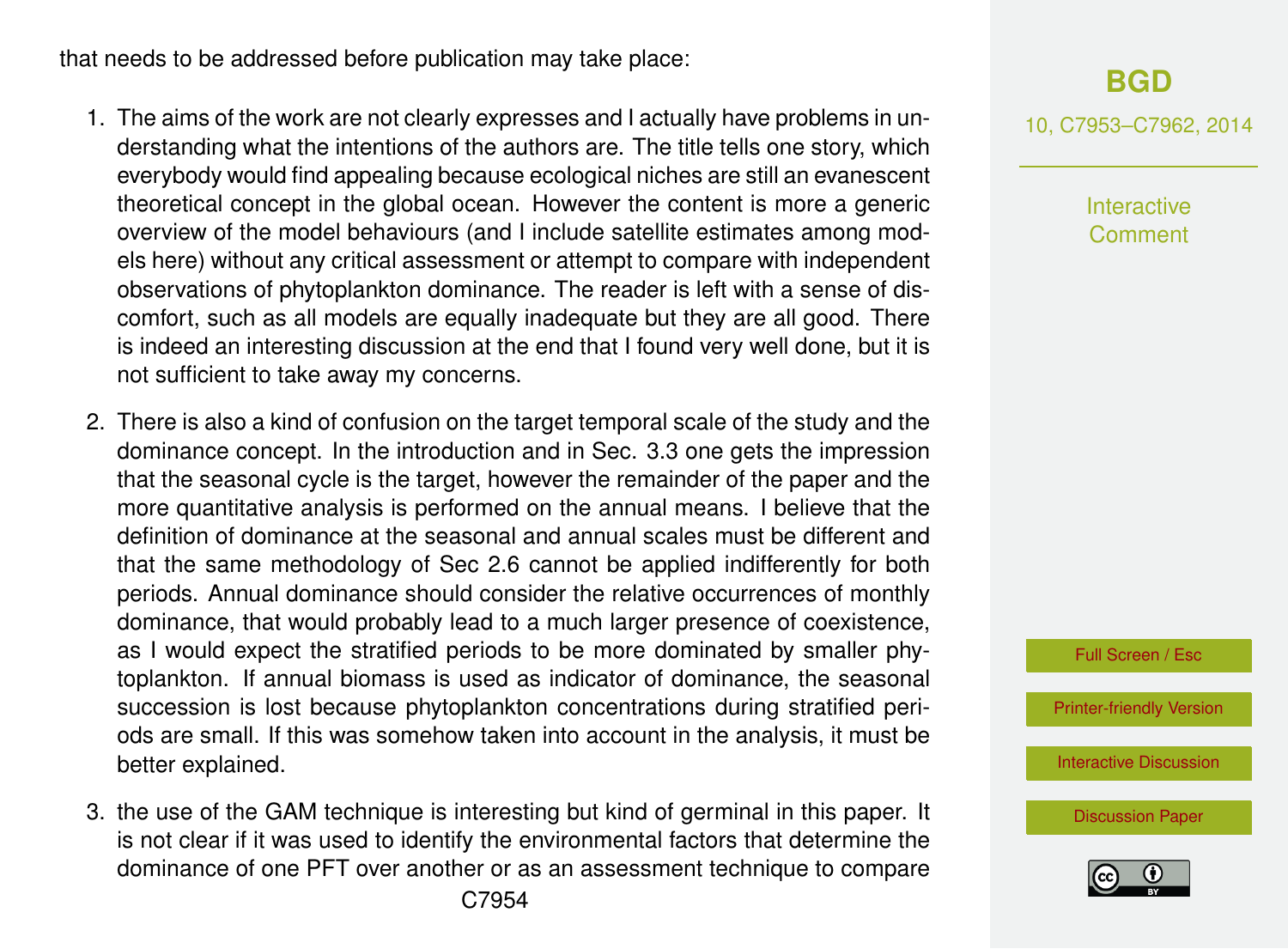the different models and the satellite estimates. The a priori choice of a limited set of parameters would exclude the former hypothesis, because in that case a larger set of environmental factors should have been considered and then used to identify the ones that would lead to the maximization of variance. The fact that the explained variance with satellite models is lower is a clear indication that more factors are at play. And the fact that explained variance in DGOM is so high with just the usage of sea surface temperature and nitrate is to me an indication of overdetermination in the implemented parameterizations. This is typical in models driven by Michaelis-Menten dynamics (Flynn, 2010) that do not consider co-limitation. The authors point out the major caveats at the end of the paper but, honestly, I do not think that the central Fig. 4 is sufficient to show that there is any niche distribution that is common to the considered models (see also the specific comment below).

- 4. Appendices contain figures that are central to the understanding of the manuscript. They look more like separated sections than appendices that expands concepts mentioned in the text. I would suggest the authors to include them in the text.
- 5. The manuscript lacks a clear conclusion and a final section on recommendations that would suggest the future directions of investigation. It is never investigated whether the ensemble mean performs better than any single model, although this would define an ensemble definition of dominance. For instance, one additional conclusion from this work would be that models should include picophytoplankton to reduce the fuzziness of niches. Picophytoplankton would reduce the dominance of nanophytoplankton and probably let emerge other interesting features. I agree with the authors that there is still too much overlapping in the representation of PFTs in models, but my feeling is that this is more due to the reluctance of modellers to relax their Occam's razor. Given that MAREMIP phase 0 is the state of the art of global PFT models, there is still a long trip in front of us to include

10, C7953–C7962, 2014

Interactive Comment

Full Screen / Esc

[Printer-friendly Version](http://www.biogeosciences-discuss.net/10/C7953/2014/bgd-10-C7953-2014-print.pdf)

[Interactive Discussion](http://www.biogeosciences-discuss.net/10/17193/2013/bgd-10-17193-2013-discussion.html)

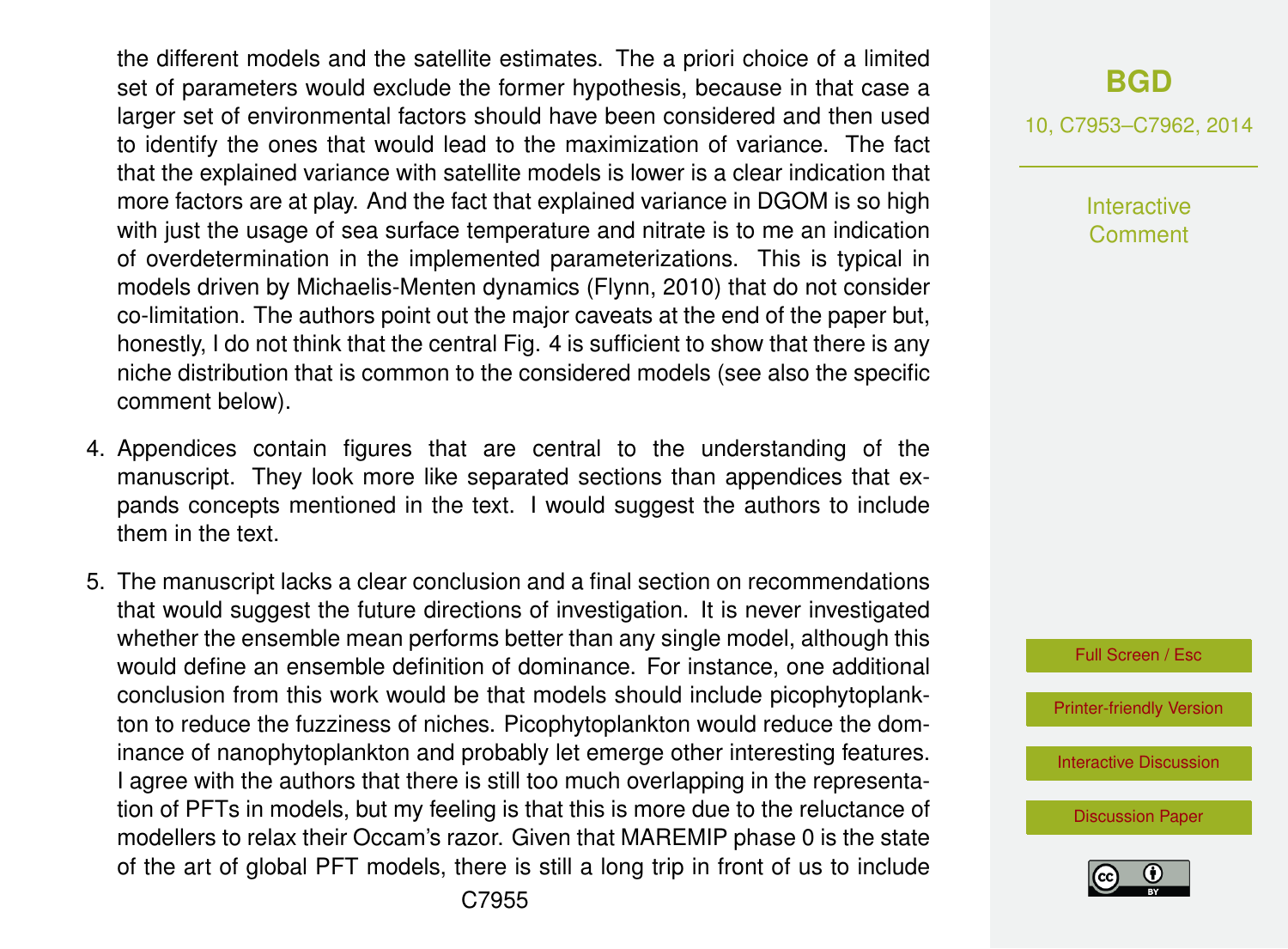the required level of complexity, and there is no need to be worried that we are running before we can walk (*sensu* Anderson, 2005) because the pace is still rather slow.

### **2 Specific comments**

- P17197:L3 Satellite data are indeed promising and necessary tools to monitor global phytoplankton. However, in terms of model validation, they are still as good as DGOMs (e.g. Friedrichs et al., 2009).
- P17197:L20 This sentence is misleading. This evaluation was not done in the manuscript because only models where used.
- P17200:L28 Please report if particulate silicate in NEMURO is biogenic.
- P17202:L21 "Note that..." please explain better the meaning of this sentence.
- P17203:L15-17 Also at lines 26-28. I wonder why these data cannot be considered. If this is the case, it means that the bloom period (the period with the highest concentration) is not representative of the major dominance and this should be considered in the definition of dominance based on annual mean biomass used throughout the paper.
- P17203:L15-17 The definition of dominance and coexistence is crucial in this work. I think the authors should give more attention to this section because I fear their results might change if the definition is changed. I know that there are not many other studies dealing with dominance in DGOM (for instance Vichi et al., 2007) but the choice should be justified. The authors could for instance provide a comparison of PDF for the chosen pPFTS computed over the monthly means for a set of model grid points (or averaged over a region). In addition, as pointed out

# **[BGD](http://www.biogeosciences-discuss.net)**

10, C7953–C7962, 2014

Interactive **Comment** 

Full Screen / Esc

[Printer-friendly Version](http://www.biogeosciences-discuss.net/10/C7953/2014/bgd-10-C7953-2014-print.pdf)

[Interactive Discussion](http://www.biogeosciences-discuss.net/10/17193/2013/bgd-10-17193-2013-discussion.html)

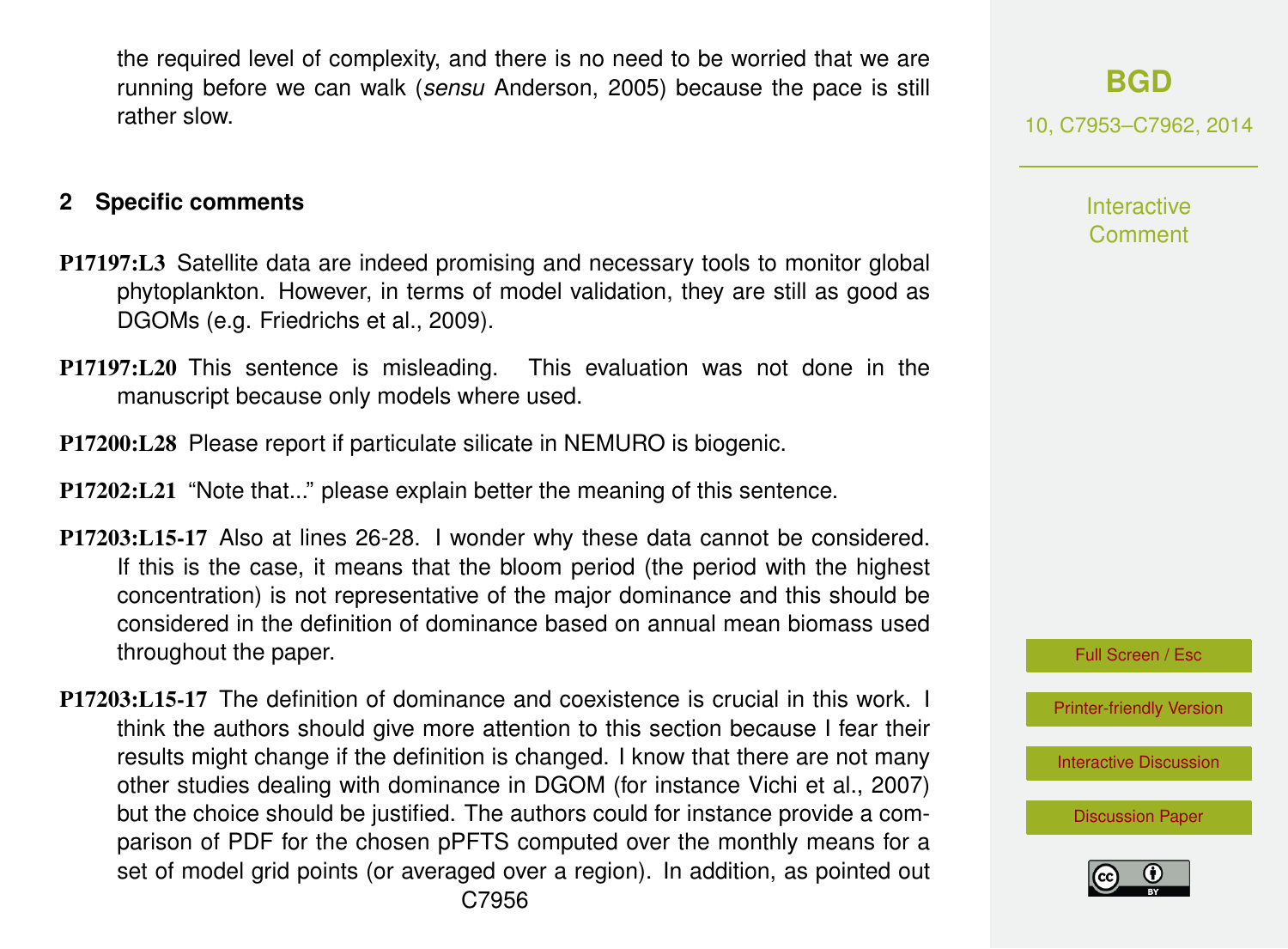in my general comments above, I do not think the annual dominance should be computed in the same way as the monthly dominance. The computation of percentage of biomass based on annual means is different from the combination of the percentage of biomass based on monthly means (and so on with weekly and daily means of course). Please use a formula to explain how dominance is defined, as for instance  $\sum_i P_i^j$ 

i  $_{i,j}P_i^j$ i

where  $i$  runs over months and  $j$  over pPFTs. The same for coexistence

 $\sum$ 

P17205:L5 Please report how many models out of the total 4.

- P17206:L1 MLD is a seasonal feature and annual means are somehow misleading. This correlation between environmental factors is an important issue that makes me think how the a priori factors of the GAM analysis have been chosen.
- P17206:L7-11 If Iron is not considered, why is it mentioned in the data section? This is confusing and probably linked to the fact that some data are used in the appendix for validation but not referenced in the text (see point 4 in general comments)
- P17207:L1-12 This explanation is not completely clear to me. If the GAM is used to model the the dominance of each pPFT at each pixel, it means that it must be a vector of dimension 2 or 3, therefore it should have two indices  $D_i^j$  where  $j$  runs over the number of pPFTs. Is this the case? Also, this means that coexistence is never possible if it is not found in the original definition of dominance and the probability of coexistence cannot be modelled.
- P17207:L17 The procedure used to model the satellite data with GAM should be better explained. In this case I guess you use atlas data.
- Fig 1 Latitude is given in units of 0-180!

# **[BGD](http://www.biogeosciences-discuss.net)**

10, C7953–C7962, 2014

**Interactive** Comment

Full Screen / Esc

[Printer-friendly Version](http://www.biogeosciences-discuss.net/10/C7953/2014/bgd-10-C7953-2014-print.pdf)

[Interactive Discussion](http://www.biogeosciences-discuss.net/10/17193/2013/bgd-10-17193-2013-discussion.html)

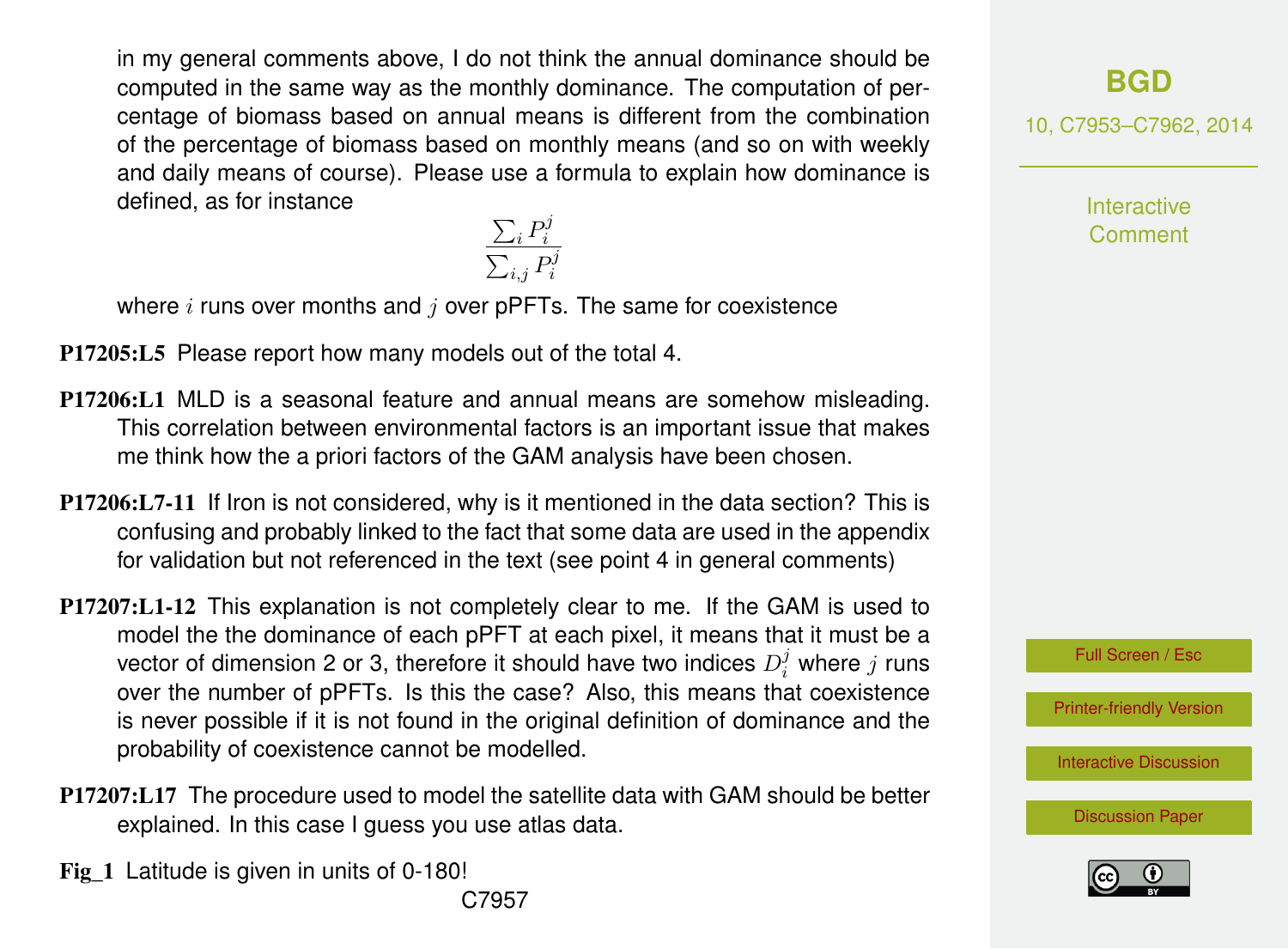- P17209:L7 I think that saying "tend to overestimate" is kind of an understatement. It largely overestimates the contribution of diatoms found by Hirata et al. (2011).
- P17209:L17 It looks like there is a correlation between coccolithophore abundance and regions with high dissolved inorganic carbon. This is kind of natural, and therefore I would expect that the niche would be not completely identified for this group if based only on nitrate and SST.
- P17209:L22 I do not think that "agree" is the most appropriate way to describe this. I do not see such a clear agreement.
- P17209:L24 This sentence is not clear. Are diazotrophs expected to dominate the annual mean globally?
- P17210:L2-3 Good coverage of what? Is this referred to satellite data?
- P17210:L7-8 Fig. 3 is very difficult to read and the given comments are rather generic. I honestly cannot see the seasonal cycle so clearly. Maybe you could provide annual timeseries from selected regions for all model and data, that would be more explanatory than a collection of stamps.
- P17210:L10-16 I wonder how significant is the dominance of diatoms in December under the Arctic sea ice. Maybe there should be a biomass threshold for the computation of dominance as for instance done by Vichi et al. (2007). This is especially true with models that prescribe a biomass minimum to avoid disappearance of pPFTs. This may also be true for the regions of coccolithophores dominance in L20-26. How larger is their chlorophyll concentration respect to the minimum threshold? (please do not use the term "niches" here but preferably "regions" because you are referring to a spatial feature and not a functional one.

P17211:L8-10 Please be more specific: explain which model in which region.

10, C7953–C7962, 2014

Interactive Comment



[Printer-friendly Version](http://www.biogeosciences-discuss.net/10/C7953/2014/bgd-10-C7953-2014-print.pdf)

[Interactive Discussion](http://www.biogeosciences-discuss.net/10/17193/2013/bgd-10-17193-2013-discussion.html)

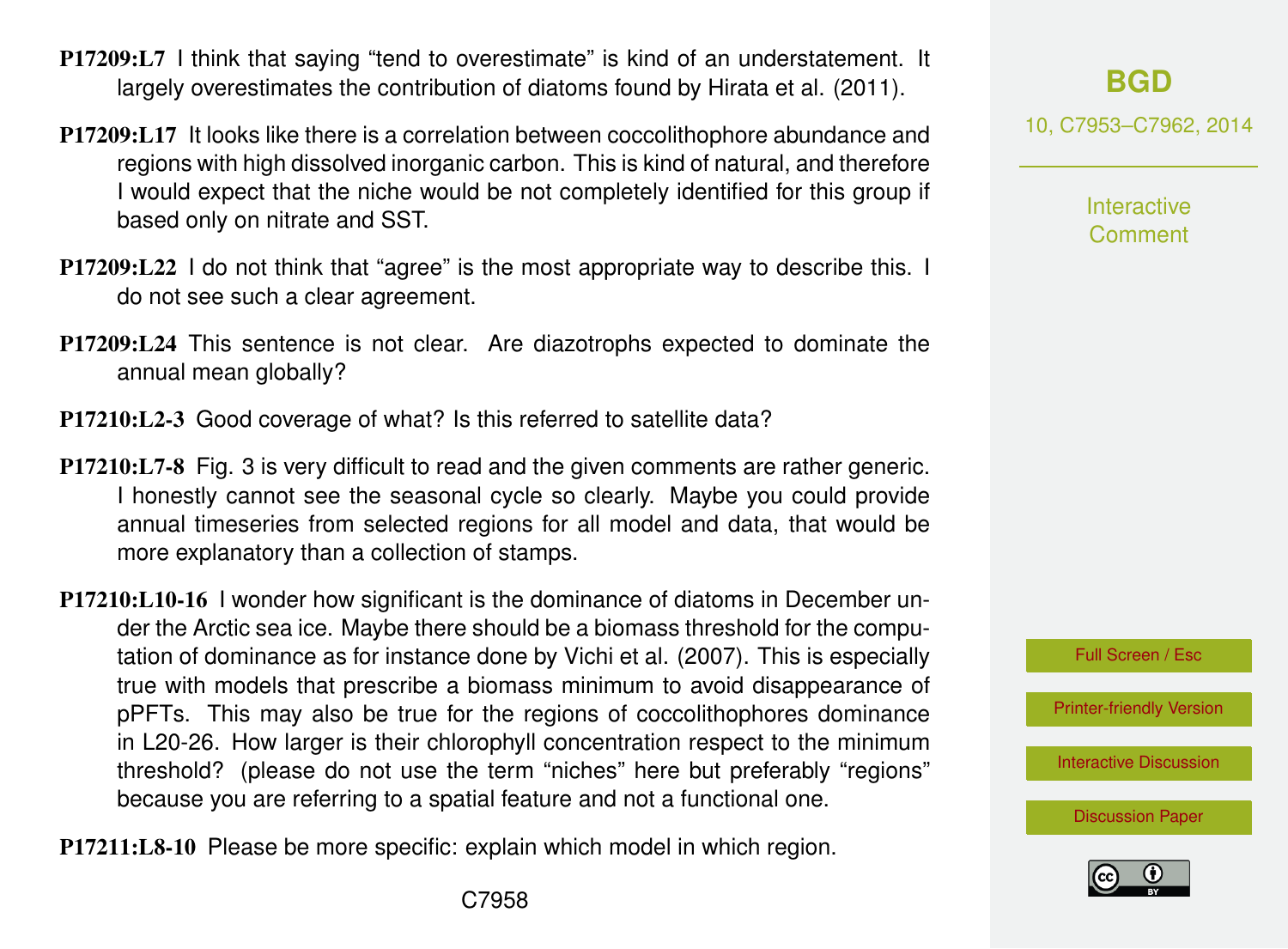- P17212:L1-6 This specific comment is related to points 3 and 4 in the general comments above. The usage of GAM here is kind of limited. It is apparently used in place of a principal component analysis but limiting the power of the technique, which is to let the driving factors emerge. It was already introduced in sec. 2.7 that MLD was correlated to SST and the analysis in Appendix C confirms this. I think this analysis is interesting because it shows that this is true for models but not for satellite data and therefore I suggest to include it in the section. MLD is a seasonal feature and the annual mean may be of limited explanation power. The authors may consider to include additional statistical momentum such as the standard deviation or use the maximum MLD instead of (or in addition to) the annual mean.
- P17212:L7-10 I do not see much consistency in the patterns of Fig. 4. It is very subjective and an objective measure of similarity should be used. Also, the sentences are vague and kind of contradicting each others. In the case of PISCES and NE-MURO it is not true that diatom dominance is found at high  $NO<sub>3</sub>$  concentration because the scale is logarithmic and the distribution spans 2 orders of magnitude. It would be better to define what is high or low nitrate concentration.
- P17212:L12-13 "statistically modelled probability" is confusing. It is not clear if you refer to models here because also the GAM is a model.
- P17212:L15-17 I do not think it is surprising that diatom dominance from models is more correlated to the simulated nitrate and SST results. This is because there is a direct correlation expressed by eq. (1) while satellite data are much less correlated with the nutrient and SST distributions (see point 3 above). This implies that diatoms can apparently survive and dominate at low nitrate concentrations as well.
- P17212:L21 I seem to see some correspondence between coexistence in Hirata data and diatom niches in PISCES. Can you explain that?

10, C7953–C7962, 2014

Interactive Comment

Full Screen / Esc

[Printer-friendly Version](http://www.biogeosciences-discuss.net/10/C7953/2014/bgd-10-C7953-2014-print.pdf)

[Interactive Discussion](http://www.biogeosciences-discuss.net/10/17193/2013/bgd-10-17193-2013-discussion.html)

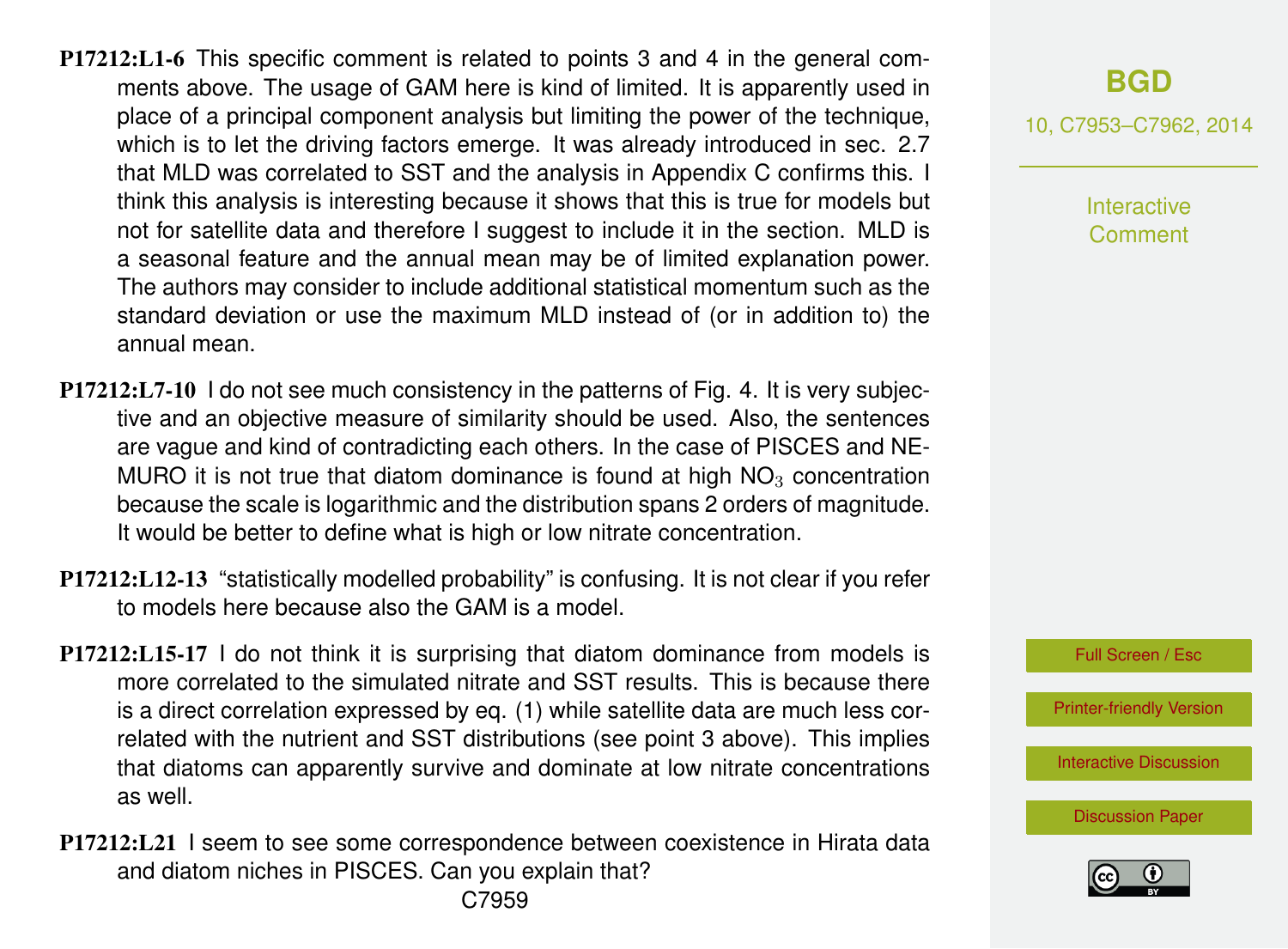- P17213:L5-11 You could consider other environmental controls here. It is likely that the bottom input of continental nutrients parameterized in PISCES is the reason of diatom dominance in coastal upwelling regions. Also, do you really mean "lowintermediate nutrient concentrations" here? I rather see "high-intermediate".
- P17213:L27- The authors may wish to explore further another feature of Fig. 4. I seem to observe that models tends to show dominance over the diagonal of the phase space, that is, there is no dominant group at low temperature and low nitrate concentrations. Satellites shows a much lower control of nutrients, therefore the pattern is more left to right along the temperature axis. This is likely calling for a too strong control of nitrate in the simulated phytoplankton growth and the need to include more stoichiometric variability in functional parameterizations.

P17214:L9 I thought MLD was excluded from the analysis. Why it is mentioned here?

- P17214:L20 I guess you wish to refer to Fig. 4 here because you cannot justify what is presented in Fig. 5 by the results shown in Fig. 5 itself!
- Fig 5 I wonder why the probability of dominance from the GAM is presented with a binary color-coding. Is there a specific meaning for the value 0.5?
- P17215:L12-15 You may consider to compare the results with global models that already implements a flexible stoichiometry (e.g. Patara et al., 2012).
- P17216:L10-21 This comment is not clear. Which is wrong? Satellite or models? This definitely calls for an independent evaluation with data like for instance done in Friedrichs et al. (2009) with primary production in the equatorial Pacific or in Vichi et al. (2007) with PFT abundances in selected regions of the world ocean.
- P17217:L12-22 You should make clear when referring to models or satellite estimates. I wonder if this is a case for allowing more coexistence in models (or determining

**[BGD](http://www.biogeosciences-discuss.net)**

10, C7953–C7962, 2014

Interactive **Comment** 

Full Screen / Esc

[Printer-friendly Version](http://www.biogeosciences-discuss.net/10/C7953/2014/bgd-10-C7953-2014-print.pdf)

[Interactive Discussion](http://www.biogeosciences-discuss.net/10/17193/2013/bgd-10-17193-2013-discussion.html)

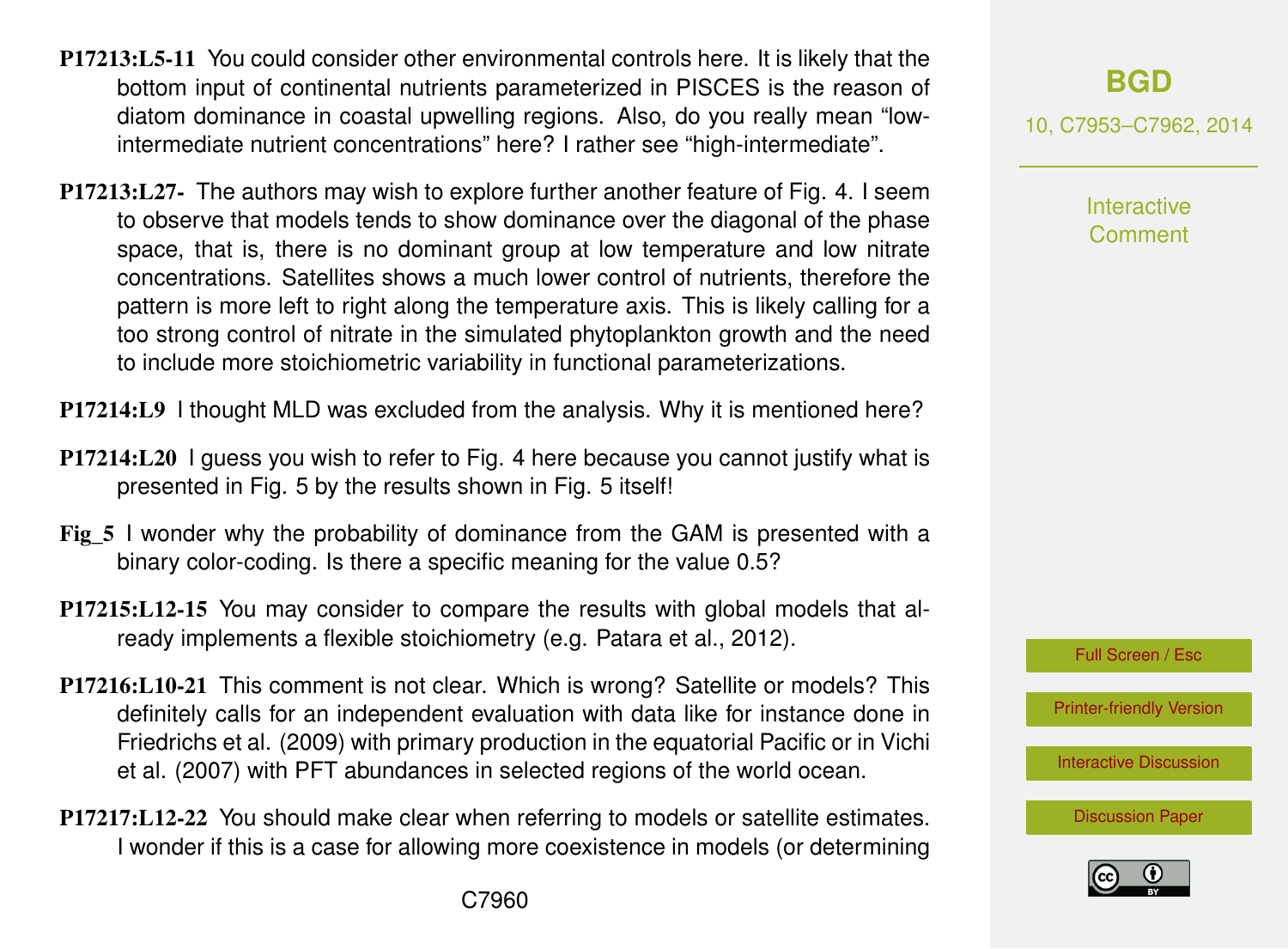coexistence in a different way). Probably models are not ready yet to simulate the Hutchinson's paradox.

- P17218:L11 Do you mean mesozooplankton here?
- P17218:L14 What is "different" here? Different respect to the satellites or different between functional types? I would expect them to have different niches otherwise they would be the same group. Please rephrase.
- P17218:L18 Again, MLD was not used in the analysis.
- P17218:L22-23 How can you tell that the seasonal representation is poor if you analysed annual means?
- P17220:L15-17 Why are you not able to characterize these properties with the model data you have? You do resolve the seasonal cycle (Sec. 3.3).
- P17221:L7-11 I would tend to disagree that this paper shows that latitudinal patterns can be explained by few predictor variables. Where was it shown?
- P17223:L17 I think units are in mmol m<sup>−3</sup> and not per litre (would be  $\mu$ mol l<sup>−1</sup>).
- P17223:L17 Please explain how the RMSE was computed. Is this spatial or temporal, or both?
- **3 Comments on the Appendix**

#### **References**

Anderson, T. R. (2005), Plankton functional type modelling: running before we can walk?, *J. Plankt. Res.*, *27*, 1073–1081.

**[BGD](http://www.biogeosciences-discuss.net)** 10, C7953–C7962, 2014

> Interactive Comment

Full Screen / Esc

[Printer-friendly Version](http://www.biogeosciences-discuss.net/10/C7953/2014/bgd-10-C7953-2014-print.pdf)

[Interactive Discussion](http://www.biogeosciences-discuss.net/10/17193/2013/bgd-10-17193-2013-discussion.html)